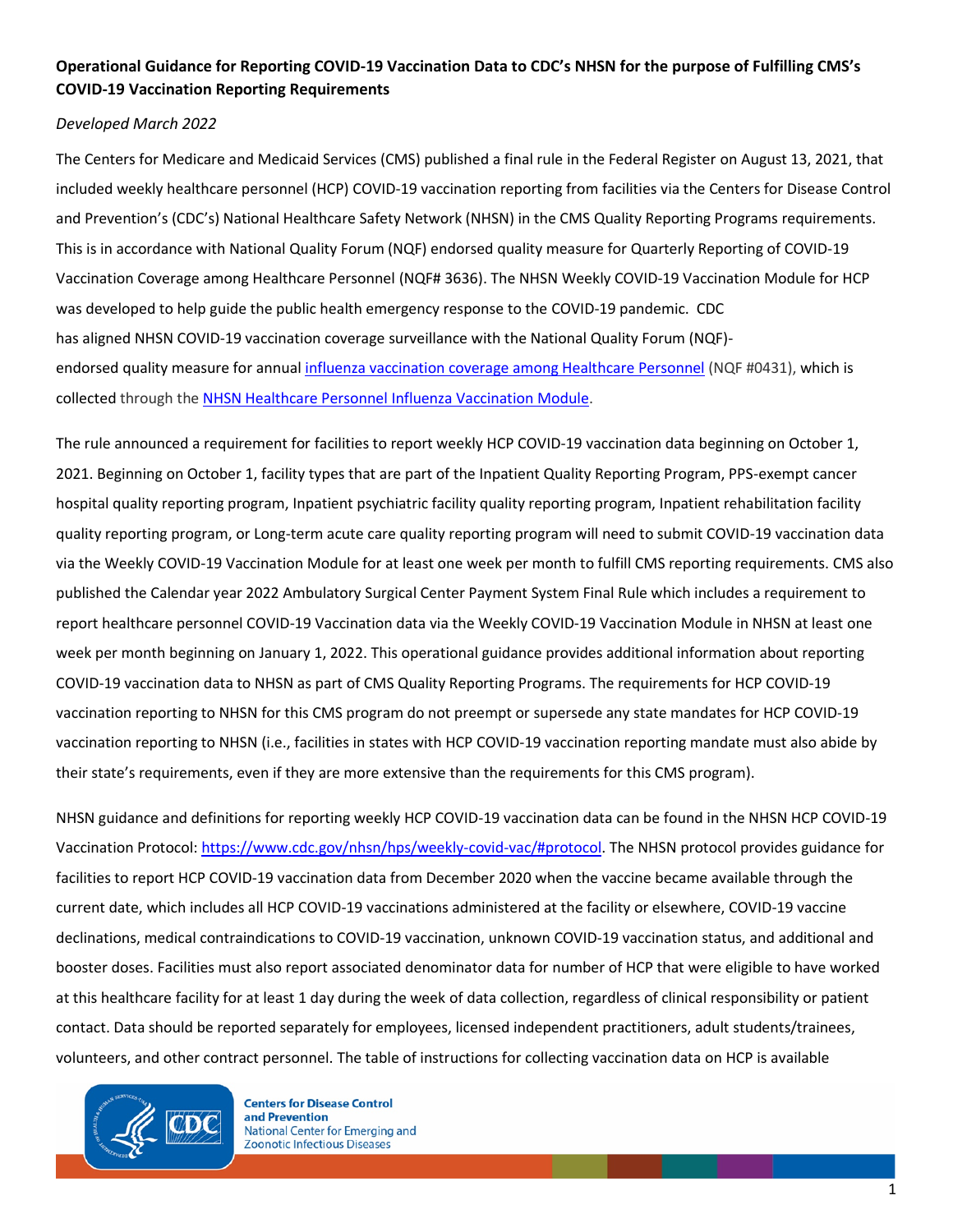## **Operational Guidance for Reporting COVID-19 Vaccination Data to CDC's NHSN for the purpose of Fulfilling CMS's COVID-19 Vaccination Reporting Requirements**

[\(https://www.cdc.gov/nhsn/forms/instr/57.219-toi-508.pdf\)](https://www.cdc.gov/nhsn/forms/instr/57.219-toi-508.pdf), and data should be collected according to the instructions in this document.

Inpatient and Dialysis Facilities:

To report weekly COVID-19 vaccination summary data, the NHSN Healthcare Personnel Safety Component must be activated. Within the HPS Component, monthly reporting plans must be created or updated to include weekly COVID-19 vaccination module reporting, i.e., COVID-19 vaccination must be "in-plan" for data to be shared with CMS. The "Weekly COVID-19 Vaccination Module" box will need to be checked on a monthly reporting plan for each month.

Long-term Care Facilities:

To report weekly COVID-19 vaccination summary data, the NHSN Long-Term Care Facility Component must be activated. Within this component, monthly reporting plans must be created or updated to include weekly COVID-19 vaccination module reporting, i.e., COVID-19 vaccination must be "in-plan" for data to be shared with CMS. The "Weekly COVID-19 Vaccination Module" box will need to be checked on a monthly reporting plan for each month.

Required Fields:

All data fields required for both numerator and denominator data collection must be submitted to NHSN. Data must be reported to NHSN by means of manual data entry or .CSV file upload into the NHSN web-based application.

The numerator consists of the complete primary vaccination series and may require 1 or more doses depending on the specific vaccine used. Vaccination coverage is defined as a measure of the estimated percentage of people in a sample or population who received a specific vaccine or vaccines.

Denominator data are collected for four categories of HCP:

- 1. Employees: This includes all persons receiving a direct paycheck from the reporting facility (i.e., on the facility's payroll), regardless of clinical responsibility or patient contact.
- 2. Licensed independent practitioners (LIPs): This includes physicians (MD, DO), advanced practice nurses, and physician assistants who are affiliated with the reporting facility, but are not directly employed by it (i.e., they do not receive a paycheck from the facility), regardless of clinical responsibility or patient contact. Post-residency fellows are also included in this category if they are not on the facility's payroll.
- 3. Adult students/trainees and volunteers: This includes medical, nursing, or other health professional students, interns, medical residents, or volunteers aged 18 or older who are affiliated with the healthcare facility, but are not directly



**Centers for Disease Control** and Prevention National Center for Emerging and **Zoonotic Infectious Diseases**